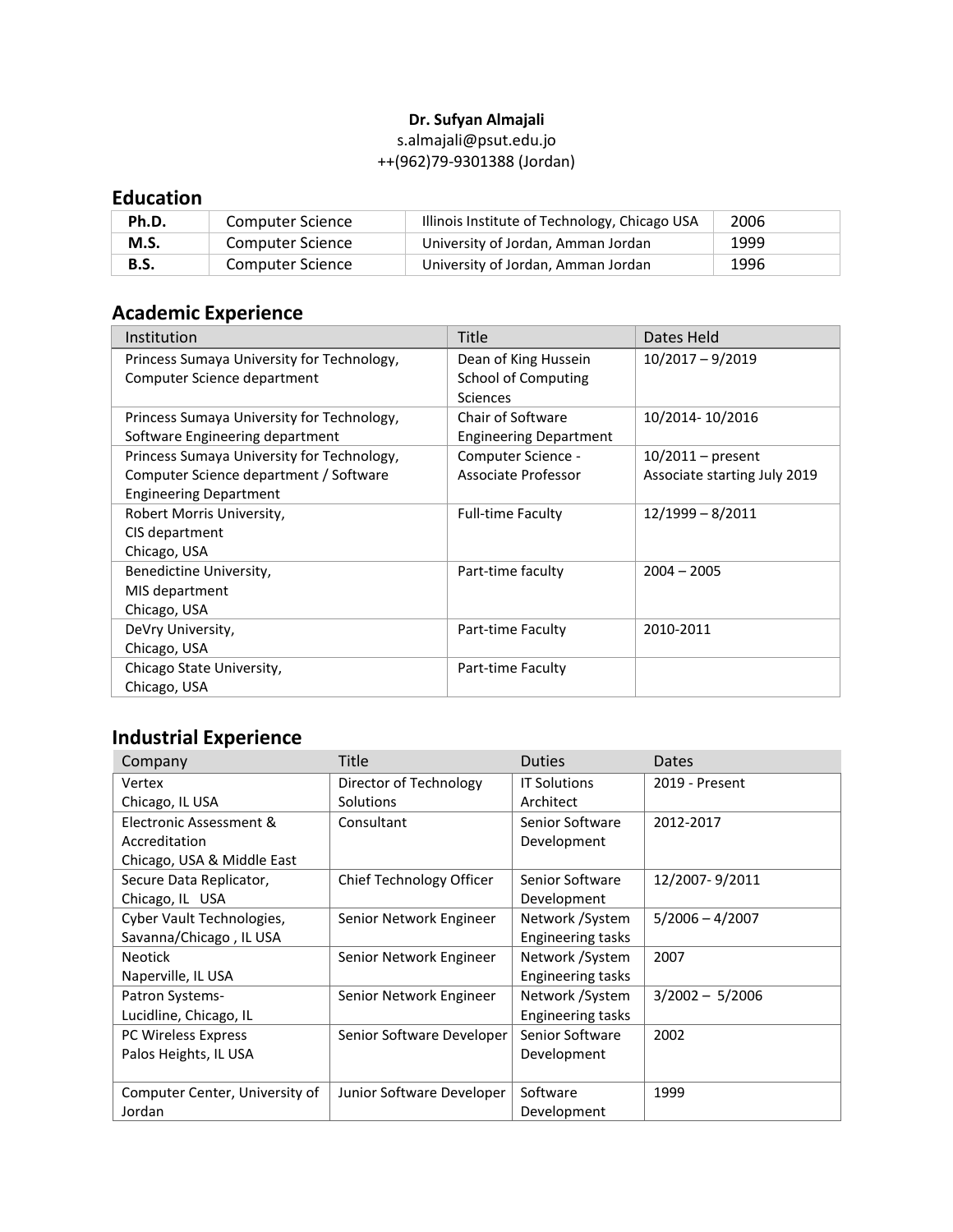**Honors and awards**: Honor Award from **Illinois Institute of Technology for finishing Ph.D. with GPA 4.0/4.0**

### **Teaching Areas**

Taught at different degree levels PhD, Master, Bachelor and Associate. Courses taught at Robert Morris University, Benedictine university, Devry university, and Princess Sumaya University for Technology, I taught varies technology classes (theoretical and practical) including Security, Networking, Database, Programming, Operating System, and Cisco Systems and Microsoft Certification Courses.

My teaching Experience included:

### **Programming Area**:

Data Structure, Algorithms, C, C++, Mobile Application Development (Native and web based), Visual C++, C#, MFC, Java, Visual Basic, Prolog, Pascal, Lisp, Fortran , Computer Graphics programming, ASP.net , and PHP.

### **Computer and Network Security Area**:

Secure software development, Network Security, Cisco Security, Windows NT/2000/2003/2008/2012 Security, Applied Ethical Hacking, Applied Cyber Security, Linux Security, Cisco PIX, Cisco ASA, and VPN security, Security Risk Analysis.

### **Networking Area**:

Network Security, Local area network 1, Local area network 2, Local area network 3, Wide area network 1, Wide area network 2, Internetworking, Also, practical classes such as CCNA Cisco Classes, Windows NT/2000/2003/XP networks, Novell networks, CCNP. ISDN, Frame Relay, PPP, DSL

#### **Database Area**:

Database Theory class, Database Design, Oracle (8, 9, 10, 11 versions), SQL, MS SQL Administration, Database Design, Microsoft Access

### **Patent**:

• Encryption on Computing Device, Inventors Rafiq Kiswani, Sufyan Almajali , Publication date 2015/8/11

### Patent office US, Patent number 9104889

[https://www.google.com/patents/US9104889 l](http://www.uspto.gov/web/patents/patog/week32/OG/html/1417-2/US09104889-20150811.html)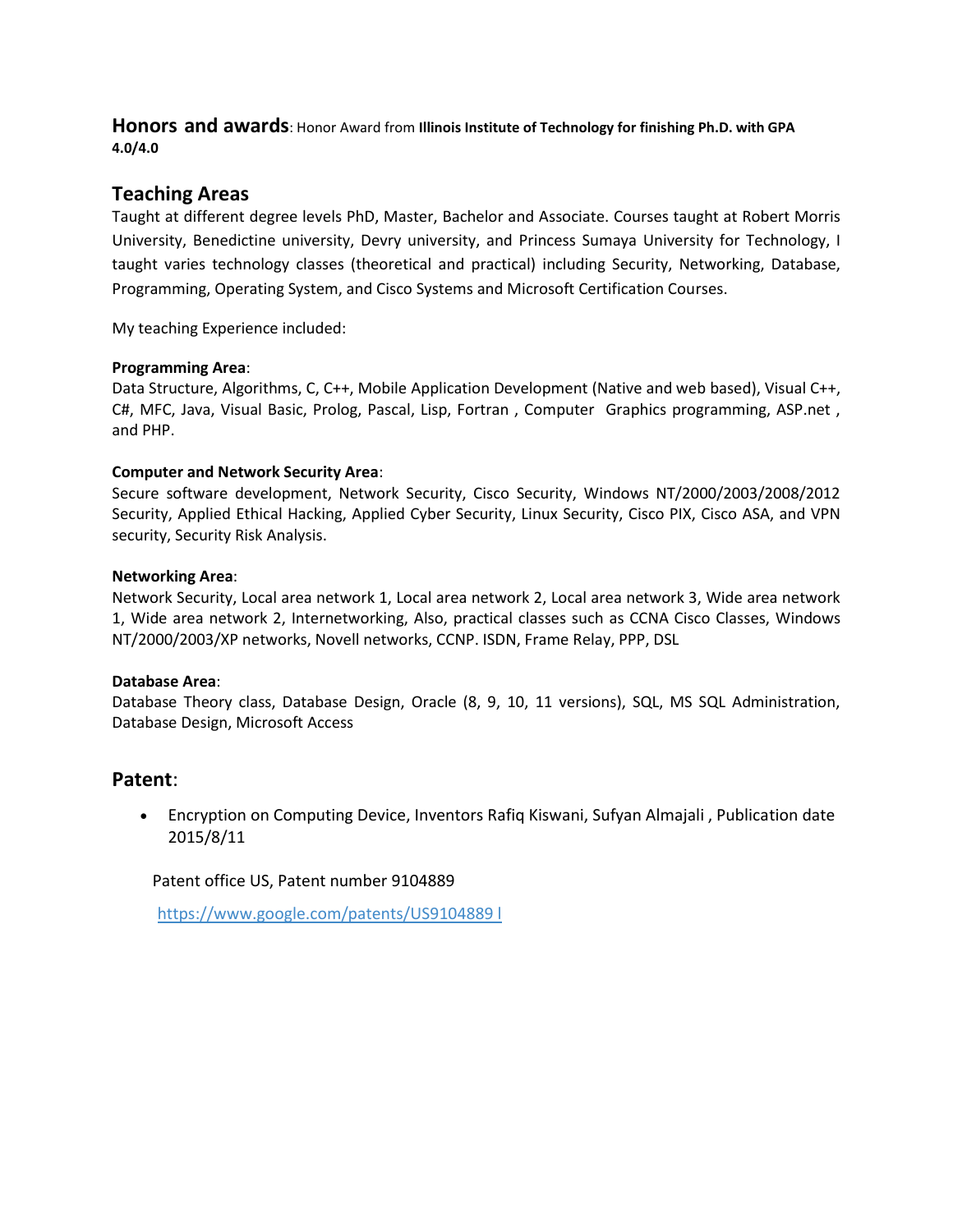**PhD Dissertation** for PhD in Computer Science from Illinois Institute of Technology Chicago, IL, USA ©2006

"**Aspect oriented software mechanisms for the development of next generation networks**" <https://dl.acm.org/citation.cfm?id=1293063>

**Master Thesis** for MSc in Computer Science from the University of Jordan, April 1999

"**A Model for a Limited Domain of Arabic Speech Recognition Using Artificial Neural Network**",

[https://theses.ju.edu.jo/Show\\_Abstract.aspx?par1=JUF0491358?Page=1](https://theses.ju.edu.jo/Show_Abstract.aspx?par1=JUF0491358%3FPage%3D1)

## **Professional Memberships**

- **IEEE member**
- **ACM member**

## **Industrial Certifications**

- **CCNP** ( Cisco Certified Network Professional 2002 ) ,
- **CCAI** ( Cisco Certified Academy Instructor 2001)
- **CCNA** ( Cisco Certified Network Associate 2001) ,
- **CNA** ( Certified Novell Administrator 2001 )
- **Network+ 2004**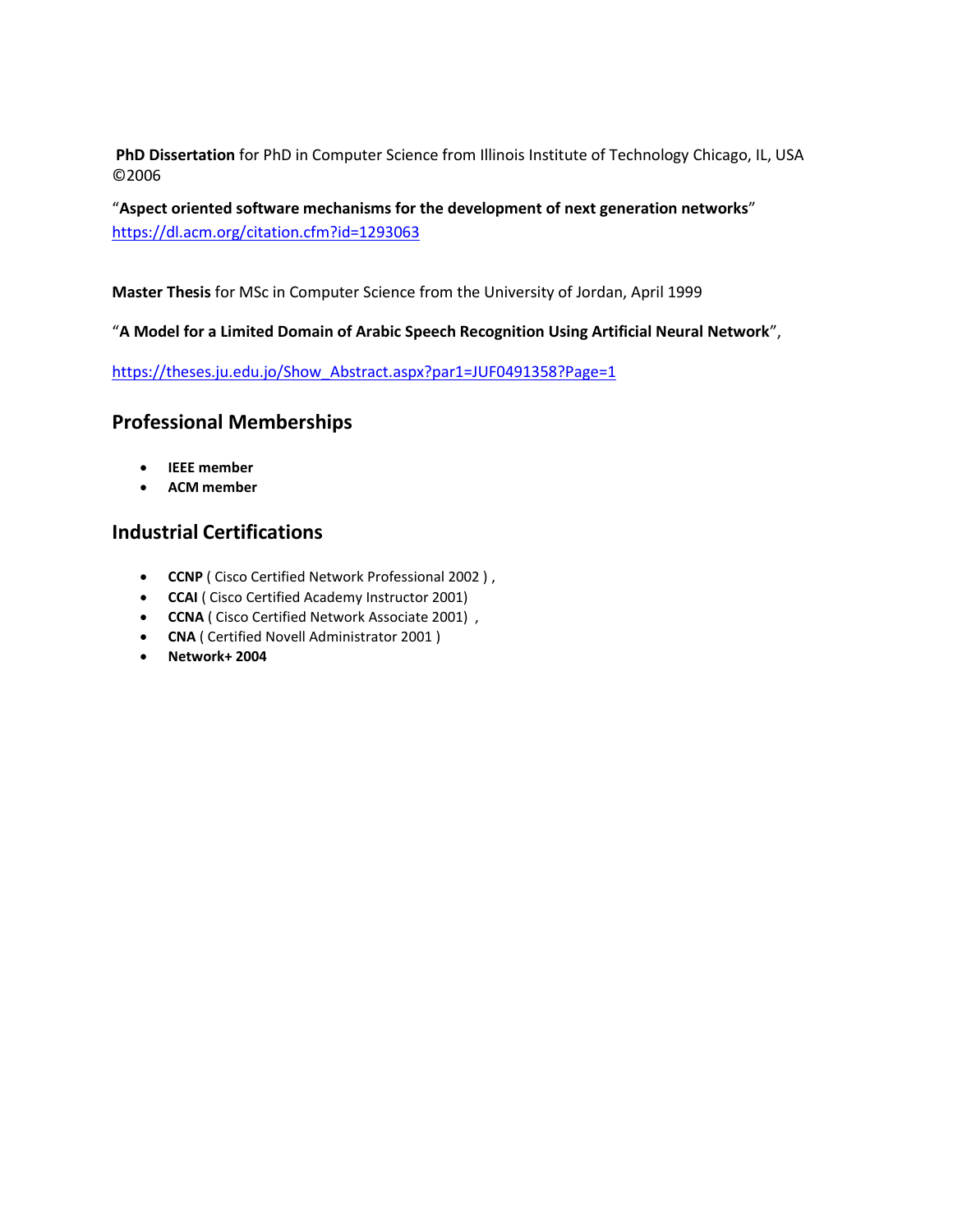## **Publications:**

**2020**

- Al-Zewairi, Malek; Almajali, Sufyan; Ayyash, Moussa. 2020. "Unknown Security Attack Detection Using Shallow and Deep ANN Classifiers." Electronics 9, no. 12: 2006. <https://doi.org/10.3390/electronics9122006>
- Hamdan, Salam; Ayyash, Moussa; Almajali, Sufyan. 2020. "Edge-Computing Architectures for Internet of Things Applications: A Survey." Sensors 20, no. 22: 6441. <https://www.mdpi.com/1424-8220/20/22/6441>
- Shaidah Jusoh, Sufyan Almajali, "A systematic Review on Fusion Techniques and Approaches Used in Applications" IEEE Access Journal, January 2020, Electronic ISSN: 2169-3536, DOI: 10.1109/ACCESS.2020.2966400 <https://ieeexplore.ieee.org/document/8957578>
- Samar Al-Saqqa, Sufyan Almajali, "Blockchain Technology Consensus Algorithms and Applications: A Survey", Journal of Interactive Mobile Technologies (iJIM), Accepted for Publication September 2020, eISSN: 1865-7923 <https://online-journals.org/index.php/i-jim/article/view/15893>
- Monette H. Khadr ; Haythem Bany Salameh ; Moussa Ayyash ; Sufyan Almajali ; Hany Elgala, "Testbed Validation of Security-Aware Channel Assignment in Cognitive Radio IoT Networks", IEEE 6th World Forum on Internet of Things 2020 (WF-IoT), June 2020 <https://ieeexplore.ieee.org/document/9221302>
- Salam Hamdan; Sufyan Almajali ; Moussa Ayyash , "Comparison study between conventional machine learning and distributed multi-task learning models ", The International Arab Conference on Information Technology (ACIT'2020), Egypt , Nov 2020, Accepted

### **2019**

- Sufyan Almajali; Dhiah el Diehn I. Abou-Tair; Haythem Bany Salameh; Moussa Ayyash; Hany Elgala, "A distributed multi-layer MEC-cloud architecture for processing large scale IoT-based multimedia applications", Multimedia Tools and Applications. September 2019, Volume 78, Issue 17, pp 24617–24638. First Online: 17 December 2018. <https://doi.org/10.1007/s11042-018-7049-3>
- Sufyan Almajali, Haythem Bany Salameh; Moussa Ayyash; Hany Elgala, "Extending NS3 to Simulate Cognitive Radio Wireless Networks in a Jammed Environment", June 2019, The 6th International Conference on Software Defined Systems (SDS 2019). Rome, Italy. <https://ieeexplore.ieee.org/document/8768657>
- Monette H. Khadr ; Haythem Bany Salameh ; Moussa Ayyash ; Sufyan Almajali ; Hany Elgala, "Securing IoT Delay-Sensitive Communications with Opportunistic Parallel Transmission Capability", 2019 IEEE Global Communications Conference (GLOBECOM), Hawaii, United States, December 2019 10.1109/GLOBECOM38437.2019.9013884
- https://ieeexplore.ieee.org/document/9013884
- Shaidah Jusoh, Sufyan Almajali, Abdelraheem Abualbasal, "A Study Of User Experience For E-Learning Using Interactive Online Technologies", Journal of Theoretical and Applied Information Technology, August 2019 <http://www.jatit.org/volumes/Vol97No15/4Vol97No15.pdf>
- Salam Hamdan,Arafat Awajan,Sufyan Almajali, "Compression Techniques Used in IoT: A Comparative Study" 2nd International Conference on new Trends in Computing Sciences (ICTCS), Amman, Jordan Oct 2019 DOI: 10.1109/ICTCS.2019.8923112 <https://ieeexplore.ieee.org/document/8923112>

### **2018**

- Haythem Bany Salameh; Sufyan Almajali; Moussa Ayyash; Hany Elgala, "Batch-based security-aware spectrum sharing with simultaneous assignment decisions in time-critical IoT networks with cognitive radio capabilities"Transactions on Emerging Telecommunications Technologies, May 2018, <https://onlinelibrary.wiley.com/doi/abs/10.1002/ett.3317>
- Ayah Atiyah ; Shaidah Jusoh ; Sufyan Almajali, "An Efficient Search for Context-Based Chatbots" 2018 8th International Conference on Computer Science and Information Technology (CSIT), July 2018, Amman, Jordan <https://ieeexplore.ieee.org/document/8486187>
- Sufyan Almajali, Haythem Bany Salameh; Moussa Ayyash; Hany Elgala, "A Framework for Efficient and Secured Mobility of IoT Devices in Mobile Edge Computing", April 2018, The Third IEEE International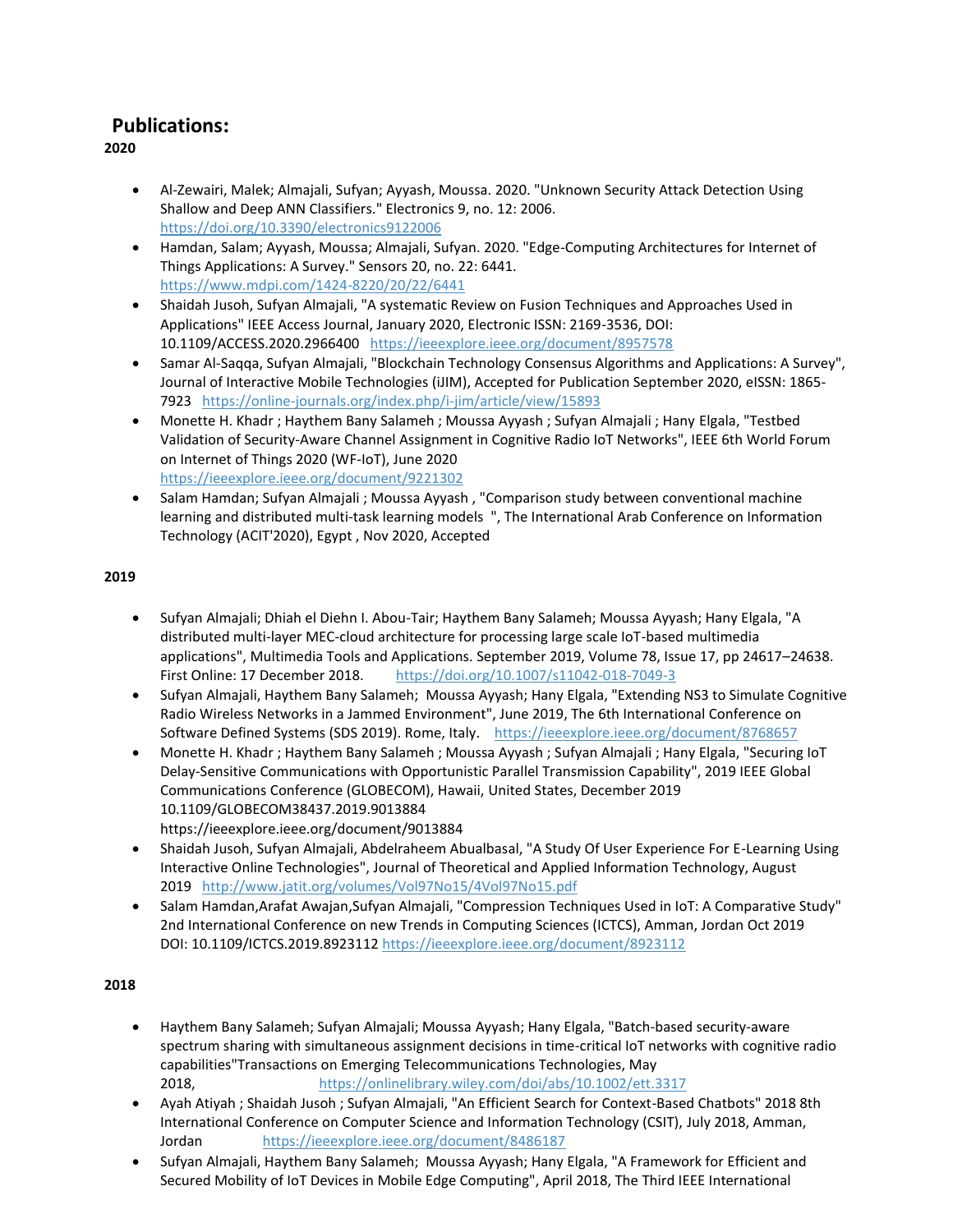Conference on Fog and Mobile Edge Computing, FMEC 2018, Barcelona, Spain. <https://ieeexplore.ieee.org/document/8364045/>

- Haythem Bany Salameh; Sufyan Almajali; Moussa Ayyash; Hany Elgala, "Securing Delay-sensitive Cognitive Radio IoT Communications under Reactive Jamming Attacks: Spectrum Assignment Perspective" April 2018, The Fifth IEEE International Conference on Software Defined Systems, Barcelona, Spain <https://ieeexplore.ieee.org/document/8370417/>
- Haythem Bany Salameh; Sufyan Almajali; Moussa Ayyash; Hany Elgala, "Spectrum Assignment in Cognitive Radio Networks for Internet-of-Things Delay-sensitive Applications under Jamming Attacks", IEEE Internet of Things Journal, Vol 99. March 2018. <http://ieeexplore.ieee.org/document/8320276/>
- Saleh M. Abu-Soud, Sufyan Almajali, "ILA-3: An Inductive Learning Algorithm with a New Feature Selection Approach", WSEAS Transactions on Systems and Control, Vol 13, 2018. <http://www.wseas.org/multimedia/journals/control/2018/a425903-703.php>
- Ayah Atiyah; Sufyan Almajali, "A Traffic Tracking Algorithm for a Fast Detection of Active Network Sources" The 2nd International Conference on Future Networks and Distributed Systems, June 2018, <https://dl.acm.org/citation.cfm?id=3231069>
- Dana Halabi,Salam Hamdan, Sufyan Almajali, "Enhance the Security in Smart Home Applications based on IOT-CoAP protocol", April 2018, The Sixth International Conference on Digital Information, Networking, and Wireless Communications (DINWC2018), Lebanon <https://ieeexplore.ieee.org/document/8357000/>
- Anas Al-Far ; Abdallah Qusef ; Sufyan Almajali, "Measuring Impact Score on Confidentiality, Integrity, and Availability Using Code Metrics", 2018 International Arab Conference on Information Technology (ACIT), March 2018, Lebanon <https://ieeexplore.ieee.org/document/8672678>

### **2017**

- Mariam Khader; Marwah Alian; Raghda Hraiz; Sufyan Almajali "Simplified AES algorithm for healthcare applications on Internet of Thing" 2017 8th International Conference on Information Technology (ICIT) <http://ieeexplore.ieee.org/document/8080056/>
- Malek Al-Zewairi; Sufyan Almajali; Arafat Awajan, "Experimental Evaluation of a Multi-layer Feed-Forward Artificial Neural Network Classifier for Network Intrusion Detection System" , 2017 International Conference on New Trends in Computing Sciences (ICTCS) <http://ieeexplore.ieee.org/document/8250283>
- Wael Etaiwi; Mariam Biltawi; Sufyan Almajali, "Securing Distributed SDN Controllers against DoS Attacks " ,2017 International Conference on New Trends in Computing Sciences (ICTCS) <http://ieeexplore.ieee.org/document/8250289/>
- Sufyan Almajali; Dhiah el Diehn I. Abou-Tair "Cloud based intelligent extensible shared context services", Second International Conference on Fog and Mobile Edge Computing (FMEC 2017) Valencia, Spain Year: 2017, Pages: 133 - 138, DOI: 10.1109/FMEC.2017.7946420 ,IEEE Conference Publications <http://ieeexplore.ieee.org/document/7946420/>
- Haythem Bany Salameh; Sufyan Almajali; Moussa Ayyash; Hany Elgala, "Security-aware channel assignment in IoT-based cognitive radio networks for time-critical applications", Fourth International Conference on Software Defined Systems (SDS 2017) Valencia, Spain Year: 2017 ,Pages: 43 - 47, DOI: 10.1109/SDS.2017.7939139, IEEE Conference Publications <http://ieeexplore.ieee.org/document/7939139/>
- Malek Al-Zewairi; Dima Suleiman; Sufyan Almajali "An experimental Software Defined Security controller for Software Defined Network" Fourth International Conference on Software Defined Systems (SDS 2017) Valencia, SpainYear: 2017 ,Pages: 43 - 47, DOI: 10.1109/SDS.2017.7939139, IEEE Conference Publications <http://ieeexplore.ieee.org/document/7939137/>

**2015**

• Yazan A Alqudah, Sufyan Almajali,"On the Utilization of GSM Cell Id for Mobile Device Tracking and Notification", SEMCMI2015, Kuala Lumpur, MY, 2015 [http://sdiwc.net/digital-library/on-the-utilization-of](http://sdiwc.net/digital-library/on-the-utilization-of-gsm-cell-id-for-mobile-device-tracking-and-notification.html)[gsm-cell-id-for-mobile-device-tracking-and-notification.html](http://sdiwc.net/digital-library/on-the-utilization-of-gsm-cell-id-for-mobile-device-tracking-and-notification.html)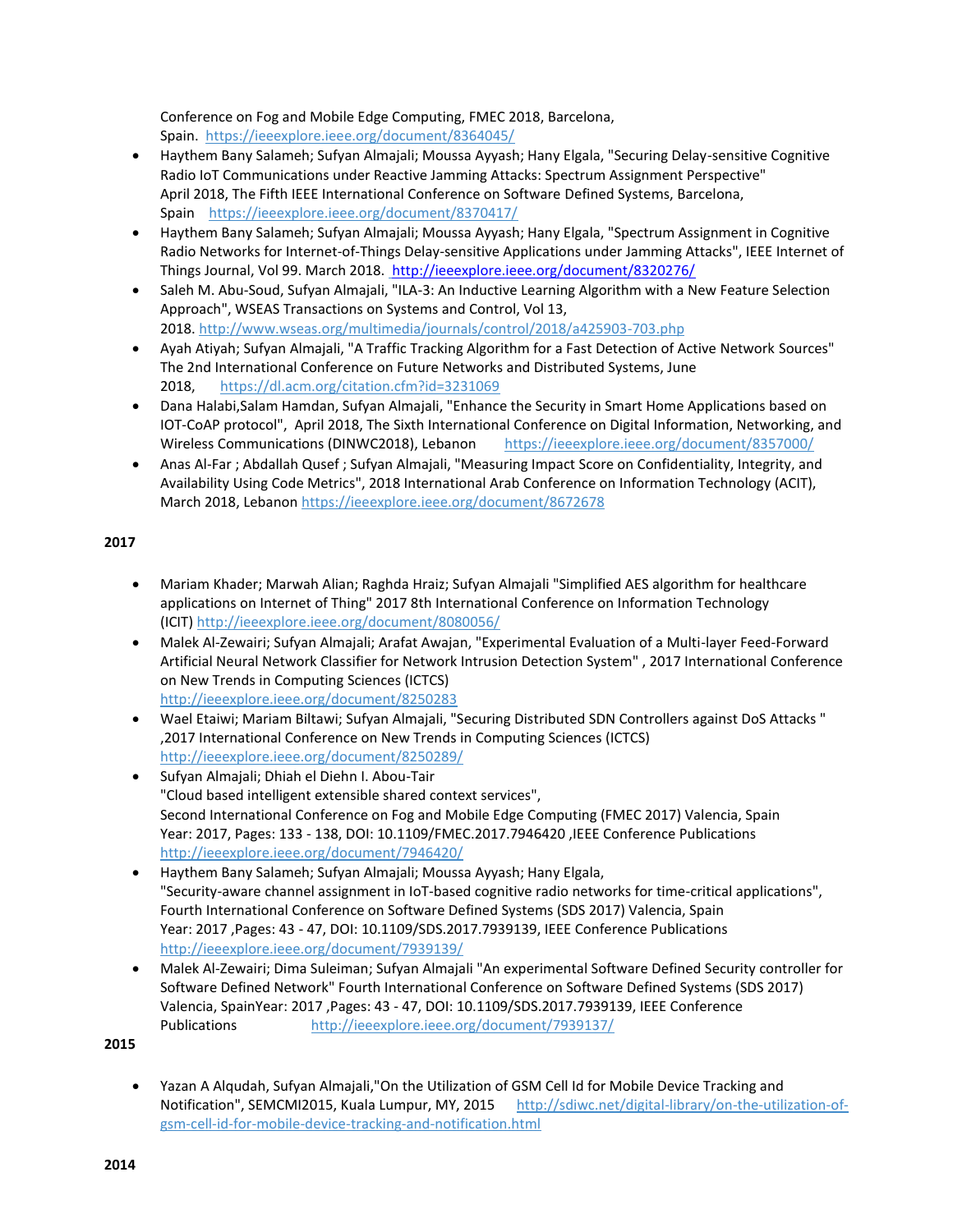• Rawan Kasasbeh, Sufyan Almajali, Arafat Awajan, Expanding Aspect Oriented Programming toward advanced dynamic network level Aspects in C++, International Journal of Computer Science and Engineering (IJCSE), Vol 3, Issue 1, Jan 2014 ISSN [2278-9960](tel:2278-9960)

#### **2013**

- Jess Nielsen and Sufyan Almajali, Collecting data from running systems, Journal of Computer Science, 2013, DOI: 10.3844/jcssp.2013.74.82 Volume 9, Issue 1 Pages 74-82. http://thescipub.com/abstract/10.3844/jcssp.2013.74.82 New York/USA Based Journal <http://thescipub.com/abstract/10.3844/jcssp.2013.74.82>
- Sufyan Almajali, Dynamic WLAN Services using Aspect Oriented Networking Framework, Proceeding of fourth International Conference on Information and Communication Systems (ICICS 2013), April 2013 Jordan.

### **2012**

• Sufyan Almajali , Computer-based tool for assessing advanced computer programming skills, Proceeding of 2012 International Conference on e-Learning and e-Technologies in Education (ICEEE 2012), IEEE Computer Society Press. Page(s): 114-118 Lodz, Poland. September 2012. <http://ieeexplore.ieee.org/xpl/mostRecentIssue.jsp?punumber=6328563>

#### **2006**

- Sufyan Almajali, Tzilla Elrad, Wireless Compliant Software Design Model, Proceedings of the Fifth Annual Wireless Telecommunications Symposium (WTS 2006), IEEE Computer Society Press. ( California , USA, April 2006) [http://ieeexplore.ieee.org/xpl/freeabs\\_all.jsp?arnumber=4135324](http://ieeexplore.ieee.org/xpl/freeabs_all.jsp?arnumber=4135324)
- Sufyan Almajali, Tzilla Elrad, Dynamic Network Policies using Aspect Oriented Network Framework, Proceedings of the IEEE Fifth International Conference on Networking (ICN'06) , IEEE Computer Society Press. (Mauritius , April 2006) [http://ieeexplore.ieee.org/xpl/freeabs\\_all.jsp?arnumber=1628293](http://ieeexplore.ieee.org/xpl/freeabs_all.jsp?arnumber=1628293)
- Sufyan Almajali, Tzilla Elrad, Remote Dynamic Policy Deployment for Sensor Networks using Application Transparent Approach. Proceedings of the 2006 Building Software for Sensor Networks Workshop as part of OOPSLA'06 (Portland, Oregon, USA October 2006). [http://www.oopsla.org/2006/submission/workshops/building\\_software\\_for\\_sensor\\_networks.html](http://www.oopsla.org/2006/submission/workshops/building_software_for_sensor_networks.html)
- Sufyan Almajali, Tzilla Elrad, Benefits and Challenges of a Class-Based Design for Dynamic Aspects in DAC++ , Proceedings of the 2006 Software Engineering Properties of Languages and Aspect Technologies Workshop (SPLAT'06 ) as part of AOSD'06 (Bonn, Germany, March 2006) <http://www.aosd.net/workshops/splat/2006/>
- Sufyan Almajali, Tzilla Elrad, An Open Aspect Oriented Software Design with an Interface to a Third-Party Software, Proceedings of the 2006 Open Aspect Languages Workshop (OAL'06 ) as part of AOSD'06 (Bonn, Germany, March 2006) <http://www.aosd.net/workshops/oal/2006/>

#### **2005**

• Sufyan Almajali, Tzilla Elrad, Coupling Availability and Efficiency for Aspect Oriented Runtime Weaving Systems , Proceedings of the 2005 Dynamic Aspects Workshop (DAW'05) as part of AOSD'05 (Chicago, USA, March 2005) <http://aosd.net/2005/workshops/daw/AlmajaliElrad.pdf>

#### **2004**

• Sufyan Almajali, Tzilla Elrad, Dynamic Aspect Oriented C++ for Upgrading Without Restarting , Proceedings of the 2004 International Conference on Advances in Internet Technologies and Applications, with special emphasis on E-Education, E-Enterprise, E-Manufacturing, E-Mobility, and related issues, Purdue University, ( Indiana, USA, July 2004), [http://www.iit.edu/~almasuf/papers/Almajali\\_Elrad\\_caita2004.pdf](http://www.iit.edu/~almasuf/papers/Almajali_Elrad_caita2004.pdf)